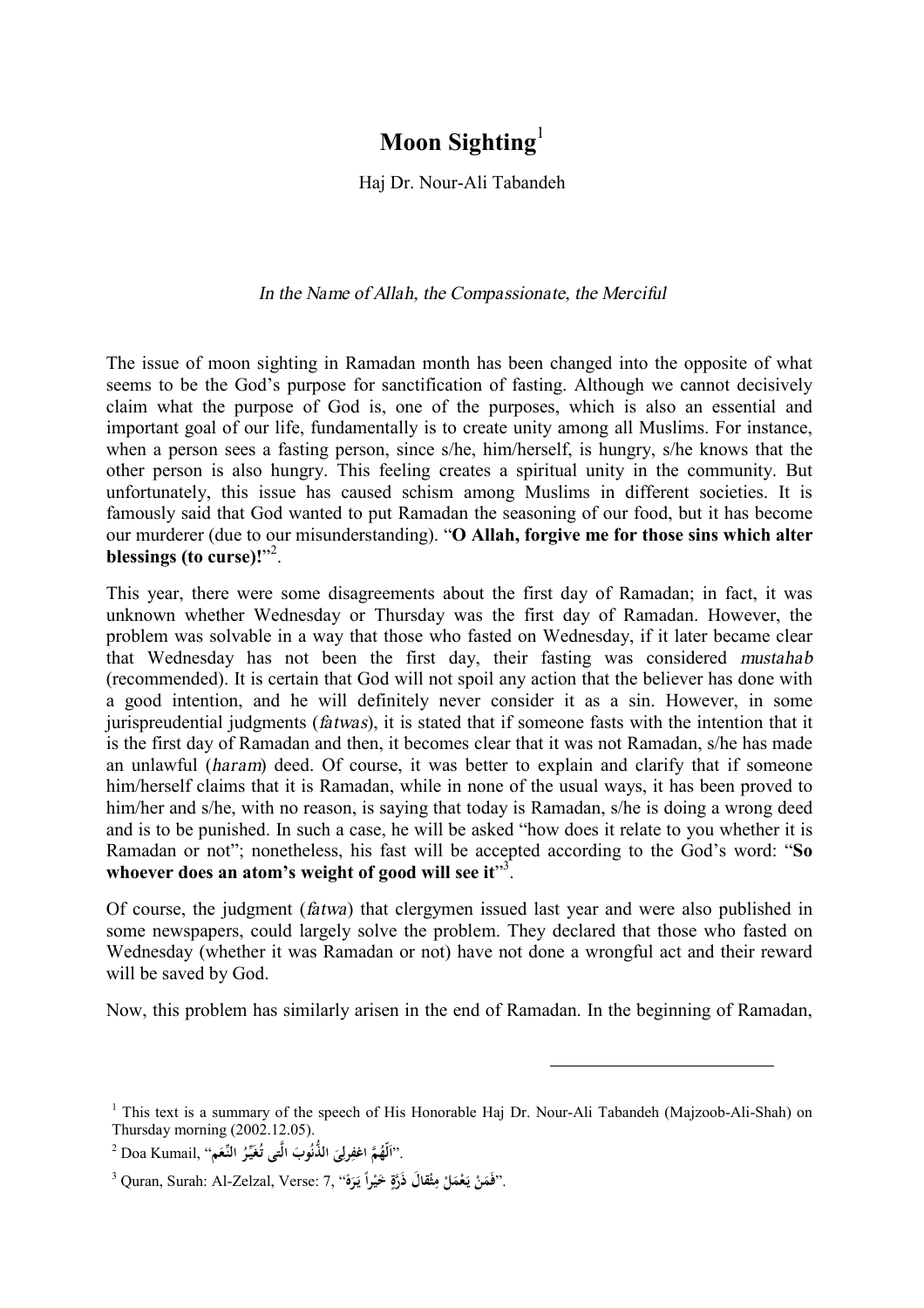the problem is solvable, since it is called the "doubtful day" (*Yowm ul-Shak*) and we can fast. But in the end of Ramadan, when we do not know the first day of Shawwal month, we will face a serious problem. If it would be the first day of Shawwal month (i.e., the moon has been sighted), fasting would be unlawful (*haram*); but if would be the last day of Ramadan month, fasting would be obligatory (*wajib*). In addition, while the obligatory (*wajib*) and recommended (*mustahab*) deeds, and the obligatory (*wajib*) and disapproved (*makruh*) deeds can be added up, but obligatory and unlawful deeds cannot be summed. Thus, what is our duty? For example, if it is announced in Dubai that the moon has been sighted and today (Thursday) is Eid al-Fitr, what should we do in Iran? Nowadays, airplanes can travel from Tehran to Dubai in one hour; so, if today at noon, I depart from Tehran to Dubai while I am fasting, my fasting will not be invalid; but when I arrive in Dubai, where Eid al-Fitr has been announced, imagine if they bring me a cup of tea, what should I do? If I do not drink, they will say you are doing wrong, why are you fasting!?

Therefore, as I said above, this Eid, which has been sanctified by God for Muslims' unity, has been changed into schism, and instead of being the seasoning of our food, has become the murderer of our spirit (due to our misunderstanding).

This issue should, of course, be examined by Shia and Sunni jurisconsults and a solution should be found. It is said that the beginning of a month, whether Shawwal or Ramadan, can be determined by sighting the moon. The ancients said that the astrologers' words are unacceptable in this area; however, they meant the sayings of people, who observed the movement of stars, the moon, the sun, etc., and suggested to do (or not to do) an action. For instance, it is mentioned that Imam Ali (AS) wanted to go to a war; he was on his way, when an astrologer came and said: "the time is unlucky and unsuitable, and you should not go". Imam responded: "put these words away. No one knows the unseen, except God". And he went on. The words of these astrologers were not acceptable for Imam. It should be noted that in the past, astrologers were known separate from "astronomers", who knew astronomy science. Astronomy is the science of the apparent cycles of the moon, the sun, stars, etc. This science involves the mathematical calculations about how the sun moves, whether the moon has enough distance from the sun to be sighted from it, or not, etc. In general, astronomy calculates such things. As no one asks an astrologer in his/her office about how to sum the numbers in a page, it is the same for the moon arrival. Everyone uses a calculator to sum up that page and write the answer and the summation is reliable, unless the calculator is broken; in such a situation, s/he will use another calculator. But here, the God's calculator is not broken. God says: "**Falsehood cannot approach it from before it or from behind it**" 1 . In another verse, God says: "**He taught Adam the names - all of them**" 2 . That is why the scientists can accurately calculate when the sun sets and when the moon sets.

Today, it has been realized that in the issue of moon sighting, the distance between the sun and the moon (i.e., eccentricity) should be twelve degrees. To elaborate more, if you light a candle in front of a shiny lamp, you will not be able to see the candle, but you will see the lamp; now, if you move the candle away from the lamp, it will reach a distance from which the candle can be seen; the sun and the moon are also the same. When the moon is close to the sun, it cannot be seen; but as it gradually goes farther, when it gets a twelve-degree distance, it

 $\overline{a}$ 

<sup>1</sup> Quran, Surah: Fussilat, Verse 42, **" ه ََدي ِن ي ي ن بـ م ل اطِ ِ الْب ِيه أْت** .**"َلا ي ِ ْ ْ َ ِ ُ َ َ**

 $^2$  Quran, Surah: Al-Baqarah, Verse 31, "اَعَلَّمَ آدَمَ الْأَسْماءَ كُلُّه**ا**". **َ َ َ َ**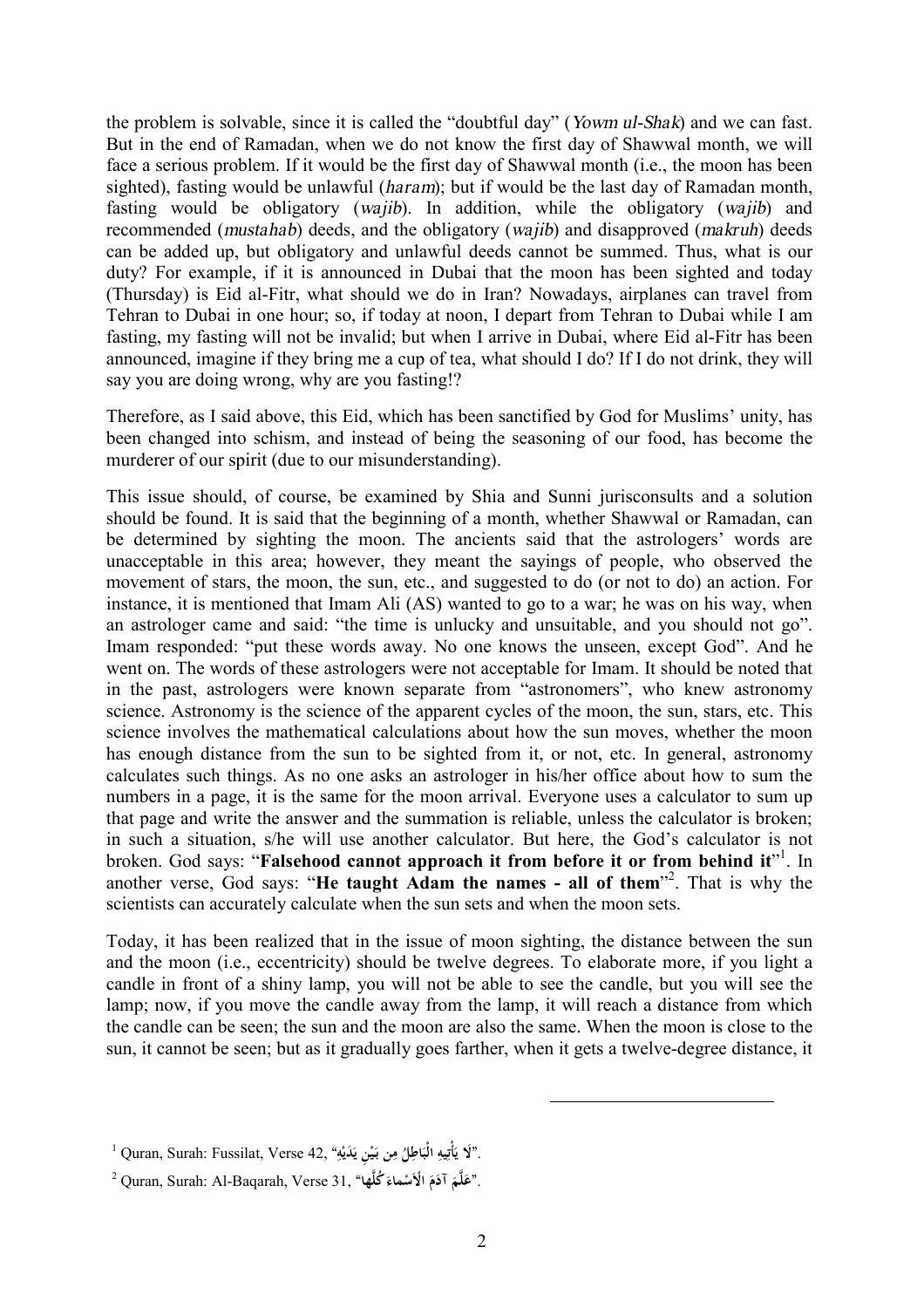can be sighted. While the moon can be sighted, but sighting needs some other conditions as well, which have been stated by physicians (such as weather conditions). For example, they have mentioned that the weather should not be cloudy, and the light reflection should have particular conditions, and so on. When all of these conditions are met, the moon can be sighted. These calculations have been completely precise till today. For instance, Khayyam, who lived about thousand years ago, has correctly predicted all solar and lunar eclipses for the next thousand years after himself, and none of them have been wrong. Actually, they are logical calculations. If one calculates an invoice of his/her business with a calculator, s/he will obtain the same value as with another calculator or an abacus; overall, the more precise calculator will be important for us.

In here, if we only consider moon sighting as our main measure, such problems can be exposed. In fact, it is likely that in the last few days of Ramadan month, no one could see the moon and would have no information about anywhere else; in such a situation, would it be correct for him/her to wait until the fifteenth day of the month until the full moon appears and then, s/he would say it is Shawwal month, because now, I have just clearly saw the moon! The holy Quran says: "**They ask you,** [O! Muhammad], **about the new moons. Say, "They are measurements of time for the people and for Hajj**"" 1 ; thus, shouldn't we give credit to a moon sighting method, other than the crescent sighting? In books and practical treatises, some says that there are several ways for confirming the arrival of Shawwal, Ramadan, or any other month: one method is sighting the crescent; another method is that two just witnesses say that they have seen the moon. In the former method, if someone sees the moon, s/he will be obliged to fast, since s/he, him/herself, has seen the moon of the beginning of Ramadan month. But in the case of two just witnesses, being a just person, at the same time can involve the possibility of seeing different objects. What should we do if a person, who cannot see objects from a short distance, comes and says that I have seen the moon? In Masnavi, there is a story about this issue: during Umar's caliphate, even if a person swore that he had seen the moon, no one else claimed it. Because, in Saudi Arabia, the weather was always clear and it, later, became clear that he had not seen the moon, but the hair of his eyebrow, and had made a mistake. But at the present time, if someone claims that he has seen the moon, can we conclude not to fast tomorrow based on his word? It is, of course, not true in our time. Because there are many communication devices and if the moon is seen, many will see it and we will get informed. But in the past, or in a village where there is no communication device, the situation is different. Even now, these kinds of villages still exist. For example, when I worked in the justice department in the city of Mashhad, I went for a local investigation, to a village, located seven or eight Farsakhs (i.e., approx. 42-48 kilometers) away from Mashhad. In there, I talked to oldmen and tried to use their experiences, along doing my duties. One of them said that I wish to go to the Holy Shrine of Imam Reza (AS). I told him: "haven't you ever been there?" He replied: "no". While the village was located in only seven or eight Farsakhs away from Mashhad; but he had not gone to Mashhad with the vehicles such as a car, or even a bicycle. Now, what should we do if someone in this village has seen the moon? No matter how hard he shouts that I have seen the moon, his testimony is not enough; while we must fast, he can avoid fasting and he has the right to do so. In fact, his saying would be a proof for himself and he would be like a clergyman that following is forbidden for him. He must perform whatever he believes, even if no one follows him. In several books, I have seen that some clergymen have proposed that an authority council should be appointed, where tasks

 $\overline{a}$ 

 $^1$  Quran, Surah: Al-Baqarah, Verse 189, ''رَيَسْنَطُونَكَ عَنِ الْأَهِلَّةِ قُلْ هِيَ مَواقِيتُ لِلنّاسِ وَالْحَجَّ''. **َ ْ َ َ ِ ْ ِ ِ َ َ**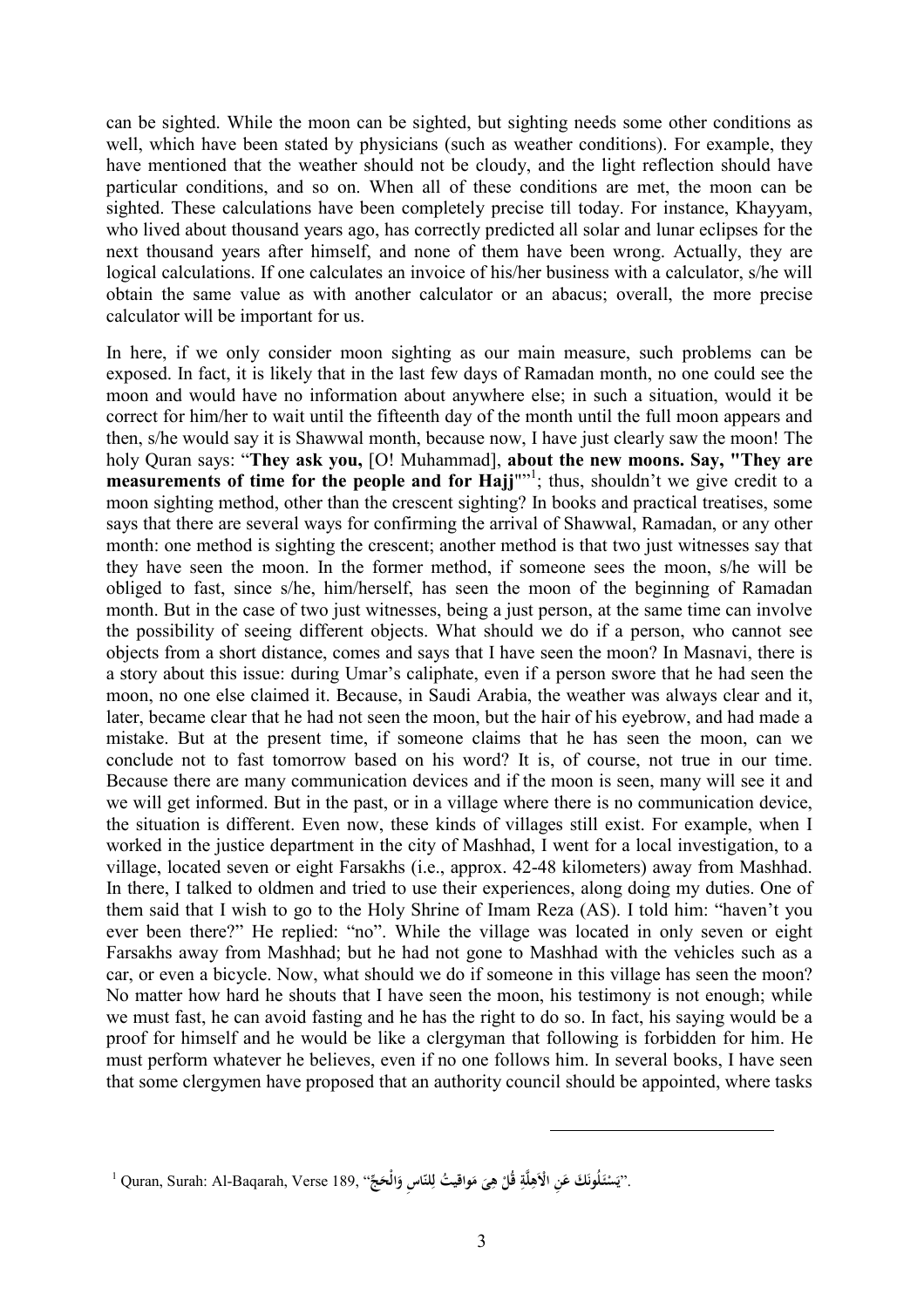would be decided for all people. Considering the fact that all experts believe in both methods, they can gather and state that a day will be the first day of the month, provided that someone comes and says that I have seen the moon, or if it is confirmed through confidence (as some experts believe) or certainty (as some others state).

But how can we actually be certain, without using the astronomical calculations? There is a mistake here; some people only believe in the words and the appearance of religious issues. For example, if a person is not deeply focused in his/her prayer, but after his/her prayer, if s/he says a specific word or phrase one hundred and ten times, they will say that there is not any better prayer than his/hers. This is while s/he has forgotten the meaning and the purpose, and has only adhered to the surface. This fact is the same as when you intend to travel to Mashhad, but once you reach beautiful places, you would stop and stay, and say: "well, this place is good and we will stay here". We all know that those beautiful places have been only a medium or an intermediary on the way, and the purpose has been something else. Such a situation is similarly true for moon sighting. Moon sighting is only a medium. Unfortunately, some people have been trying to find a way to prove the moon sighting. Whereas, moon sighting is a medium to determine the beginning of Shawwal month. While they say that with whatever medium, including sighting the moon or any other means, the beginning of the month can be proven, but they do not say that this is a procedure for proving the beginning of Shawwal; instead, they say the moon sighting should be proven. There is a joke here saying that a person saw people sighting the new moon. Then, he asked them: "what is going on?"; they replied: "we have gathered here to sight the crescent". Once the crescent was sighted, he said: "all of you came here to sight that small moon?! In our land, the moon becomes as large as a tray but no one looks at it! Sighting the moon is not the purpose; otherwise, sighting the moon on the fourteenth night would be much more pleasant!"

Another way, which has been stated by some scholars in their treatises, is the sentence of the religious judge, which has not accepted by some others and is apparently not necessarily true. Because, the sentence of the religious judge would be a rule for us, but not for the sun, the moon, or the God's rules. In particular, for this case, we should not say the sentence of the religious judge, but the declaration of the religious judge - which is not even definite yet. For this issue, there has been a problem-solving method from the past. Anyone who saw the moon informed the related office of the clergyman that I have seen the moon. When several just people informed the office, the clergyman could declare that this issue has been proved to him. But again, it is worth indicating that this issue is not a religious statement or judgment. Because one person may say: "what you are relying on should be also proved to me"; "those two people, who informed you, did not tell me anything and so, it has not been proven to me". Thus, this is not an irrevocable judgment. Although if someone selects a clergyman, s/he should follow his judgments, this issue is not among the instances of his judgments and the clergyman can only state that this is what seems to be true.

That is why all of us, including a laity person (like me) and high-rank scholars, are paying attention that this issue must lead to unity. Why we are currently in a situation, where on one day, fasting is necessary for me, while for a person in Dubai, is unlawful? What should a person, going to Dubai on the same day, do? Or what is the obligation of another person, coming from Dubai to Tehran?

There have been many suggestions about this issue. One of them is that whenever the moon is sighted in any place on the earth, it should be declared that the moon has just been sighted and from that moment, Eid Al-Fitr should be announced all around the world. It is an opinion, which is highly unlikely to be accepted by all people, but this kind of solution expresses that it